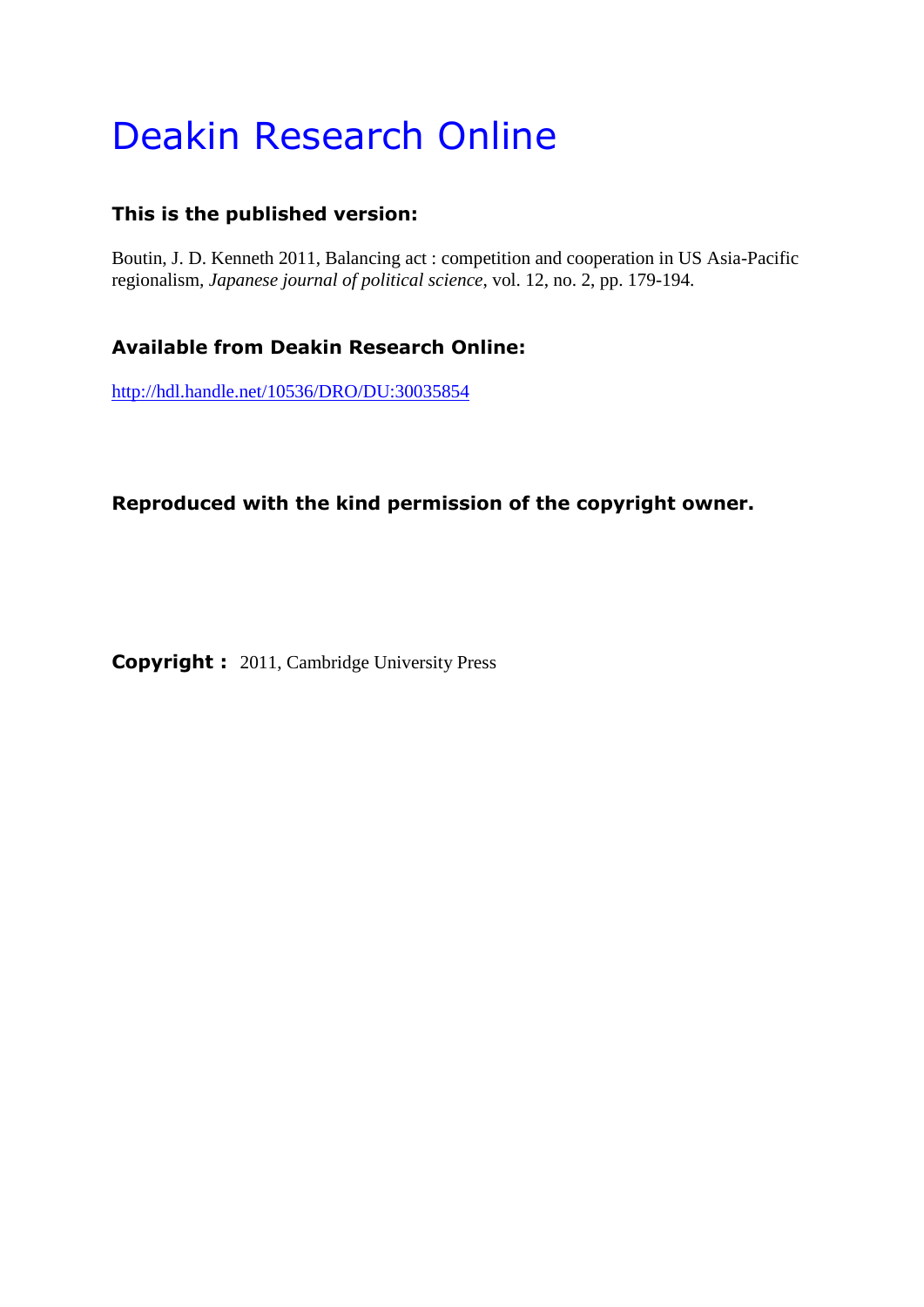# Balancing Act: Competition and Cooperation in US Asia-Pacific Regionalism

## **J. D. KENNETH BOUTIN**∗

*Deakin University, Geelong ken.boutin@deakin.edu.au*

# **Abstract**

While the United States is an important Asia-Pacific actor, its engagement with the region is complex and often difficult. Not only must US regionalism balance the diverse requirements of an ambitious policy agenda, but also US policy norms and priorities often clash with those of other regional actors. This has important implications for the capacity of the United States to provide regional leadership. Recent years have seen growing policy convergence between the United States and other Asia-Pacific actors, particularly in economic terms, but US regionalism continues to feature competition alongside collaboration.

While the Asia-Pacific region has been described as 'ripe for multilateralism' (Ikenberry, 2004: 353), regionalism remains under-developed, particularly where security issues are concerned. This can be attributed in part to the demanding nature of security-oriented multilateralism, even where this is relatively 'shallow' (Job, 1994: 2). More significant is the diversity of the region in political and economic terms, which greatly complicates the growth of regionalism. US regionalism in the Asia-Pacific is particularly complex as a result of its requirements of competition and cooperation with key regional actors in the pursuit of demanding security and economic objectives.

This study examines the foundations, salient features, and course of US regionalism in the Asia-Pacific. After discussing the role of norms, power politics, and interests in US Asia-Pacific regionalism, the study examines its complex inter-state relations, and concludes by considering the prospects for US Asia-Pacific regionalism. The difficulties inherent in pursuing US regionalism in the Asia-Pacific are growing as the region

<sup>∗</sup>The author would like to thank Baogang He, Derek McDougall, John Ravenhill, Amitav Acharya, David Hundt and the other workshop participants for their valuable comments on earlier versions of this study.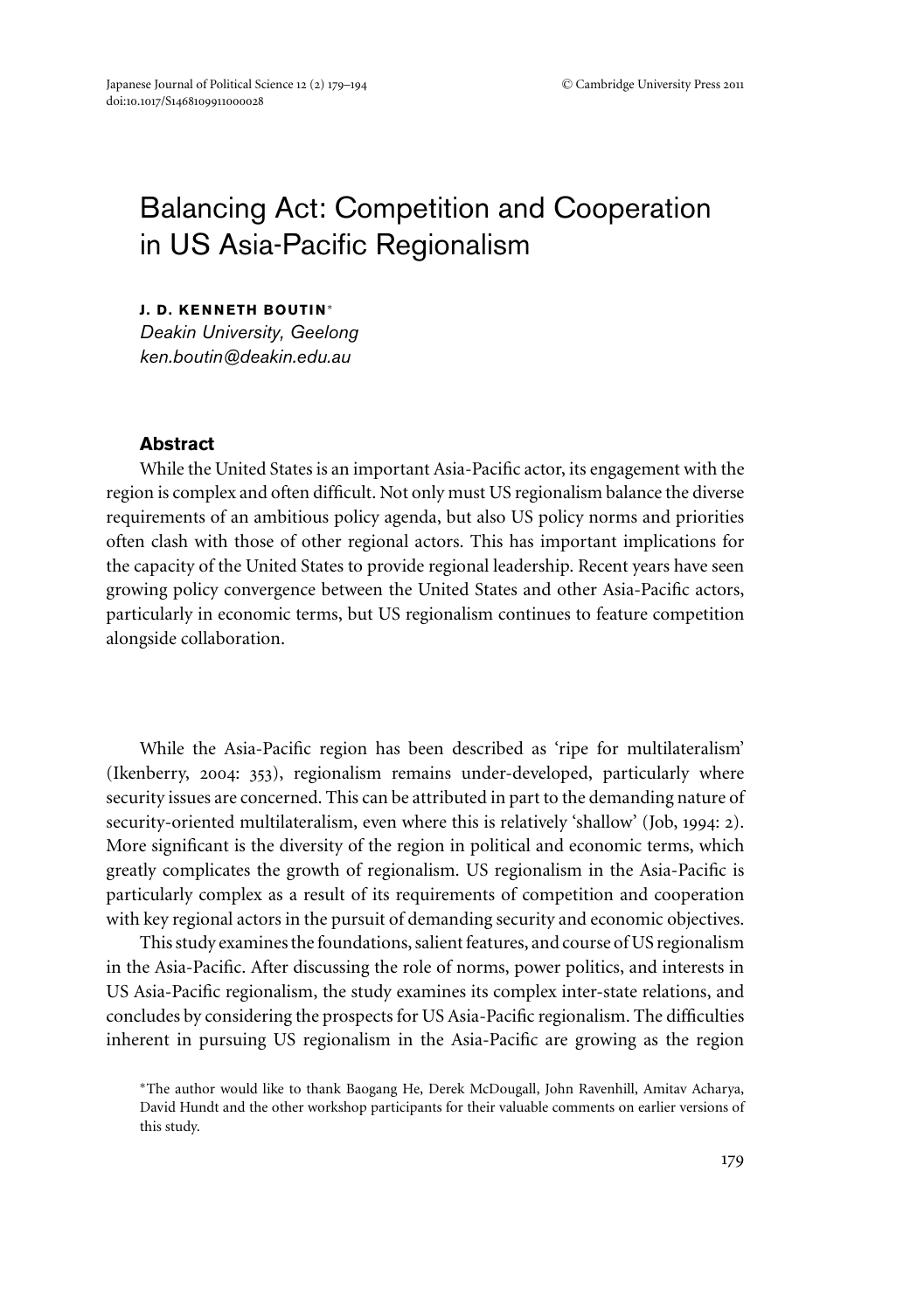develops. While the norms and interests of US regionalism often are at odds with regional trends, the United States remains a key actor and has considerable capacity to adapt to changing requirements and conditions. The recent re-engagement of regional multilateral processes, as demonstrated by participation in the East Asia Summit and entering into negotiations with a view to joining the Trans-Pacific Strategic Economic Partnership (also known as the Trans-Pacific Partnership (TPP)) free-trade agreement, demonstrate the changed US attitude toward Asia-Pacific regionalism.

#### **The US way of regionalism**

Before examining the key features of US regionalism, it is important to note the contested nature of the concept. Borrowing from Christopher Dent, regionalism is understood to involve state-led initiatives designed to foster regional cooperation or integration in a particular issue area (Dent, 2008: 7). Analyses of regionalism typically focus on its framework. Multilateralism, which is often regarded as embodying the essence of regionalism, is the subject of particular attention. Regionalism is not necessarily synonymous with multilateralism, but they are closely related, with regionalism frequently being operationalized multilaterally. Multilateralism may take a variety of organizational forms, ranging from formal inter-state mechanisms and dialog processes to informal regimes, and may be quite broad or narrowly focused on specific issues of regional concern. Just as important to multilateralism are the generalized principles of conduct underpinning inter-state cooperation (Ruggie, 1993: 11). In essence, multilateralism rests on all participants treating all other participants in similar terms.

The US approach to regionalism requires the distinction between regionalism and multilateralism to be maintained. Regionalism constitutes a prominent pillar of US foreign policy, with successive administrations appreciating the need to address important policy issues in regional contexts through dedicated mechanisms. US regionalism is notable, however, for the extent to which this has been pursued in terms other than multilateralism. This reflects the importance of power politics to the United States, and reflects the fact that it has less need than most of the 'economies of scale' multilateralism offers (Katzenstein, 2005: 23). The US approach to multilateralism is instrumentalist in that this generally is promoted only when it is regarded as absolutely necessary; rarely does this constitute the preferred policy approach. This feature divides the United States from many Asia-Pacific states. Despite their differences, however, the importance of the region to the United States and of the United States to the region ensures extensive interaction, even where there is concern over the processes involved.

Although the United States has long been engaged in the region, authorities in many Asia-Pacific states remain reluctant to accept it as a part of the region. This ongoing regional legitimacy crisis necessitates a sustained US effort to promote inclusive Asia-Pacific as opposed to more restrictive Asian forms of regionalism. US efforts to gain regional acceptance must contend with the obstacle posed by its approach to regionalism. Multilateralism has complemented bilateralism rather than providing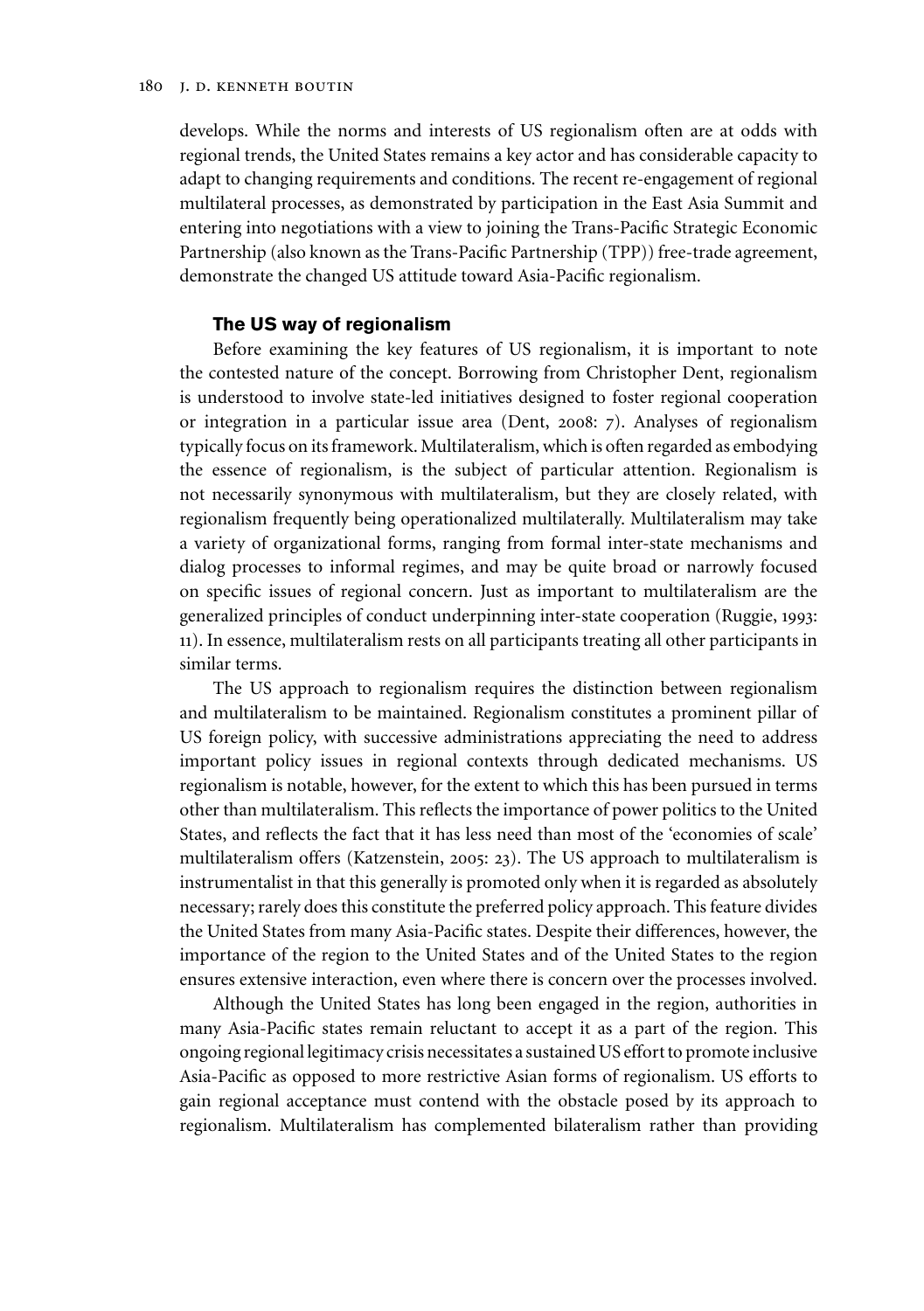an alternative in US Asia-Pacific regionalism, with a focus on developing security arrangements such as the 'San Francisco system'. This encourages regional perceptions of US 'resistance' to multilateralism (Moore, 2009: 202).

US Asia-Pacific regionalism has not developed in a linear evolutionary manner, though there are noteworthy trends such as the declining importance attached to institutionalization after the early 1970s. Changing policy priorities, including the importance attached to engaging particular Asia-Pacific states, and developments within the region have contributed to important policy shifts. Heightened security concerns have seen US authorities redouble their efforts to promote security regionalism, while economic downturns have underpinned deepening engagement of the Asia-Pacific through economic regionalism. International crises and structural changes in the international system often constitute notable watersheds in US Asia-Pacific regionalism. Particularly noteworthy is that produced by the passing of the post-Cold War 'unipolar moment' of the United States, which underlined the importance of enhanced cooperation with other states in the Asia-Pacific region and elsewhere. This has weathered the impact of the widening gap between the United States and many Asia-Pacific states over security issues following the terrorist attacks of 11 September 2001, which focused US attention on the 'war on terror'. Recent renewed interest in Asia-Pacific economic regionalism demonstrates the continuing capacity of US authorities to adapt their policy approach to changing requirements.

The domestic policy environment has a relatively minor impact on US Asia-Pacific regionalism. There is little internal debate over this issue, even between the two major political parties, with the result that changes in government often have little impact on the substance of US regionalism (see Katzenstein, 2005: 22–3; Cossa, 2009: 34). Key individuals can have a significant impact on US regionalism. The US record in the Asia-Pacific demonstrates the important contribution of particular presidents, for example. President Bill Clinton, whose term in office saw greater interest in economic regionalism, was succeeded in 2000 by President George W. Bush, who oversaw a reversion to a focus on security issues. The role of senior officials such as secretaries of state in advising and implementing foreign policy provides them with considerable scope to place their stamp on US regionalism as well. While there may be significant differences of opinion with respect to regionalism, not least as a result of distinct institutional interests within the foreign policy bureaucracy, which are beyond the scope of this study, policy developments often center around the extent rather than the form or focus of engagement of regionalism. This helps to account for US policy continuity in Asia-Pacific regionalism.

## **Norms in US regionalism**

Particular norms govern US regionalism. It is important to distinguish between the liberal-institutionalist norms of multilateralism that constitute the ideal of US foreign policy and those which guide US regionalism in practice. This particularly is the case where security issues are concerned. The US practice of security regionalism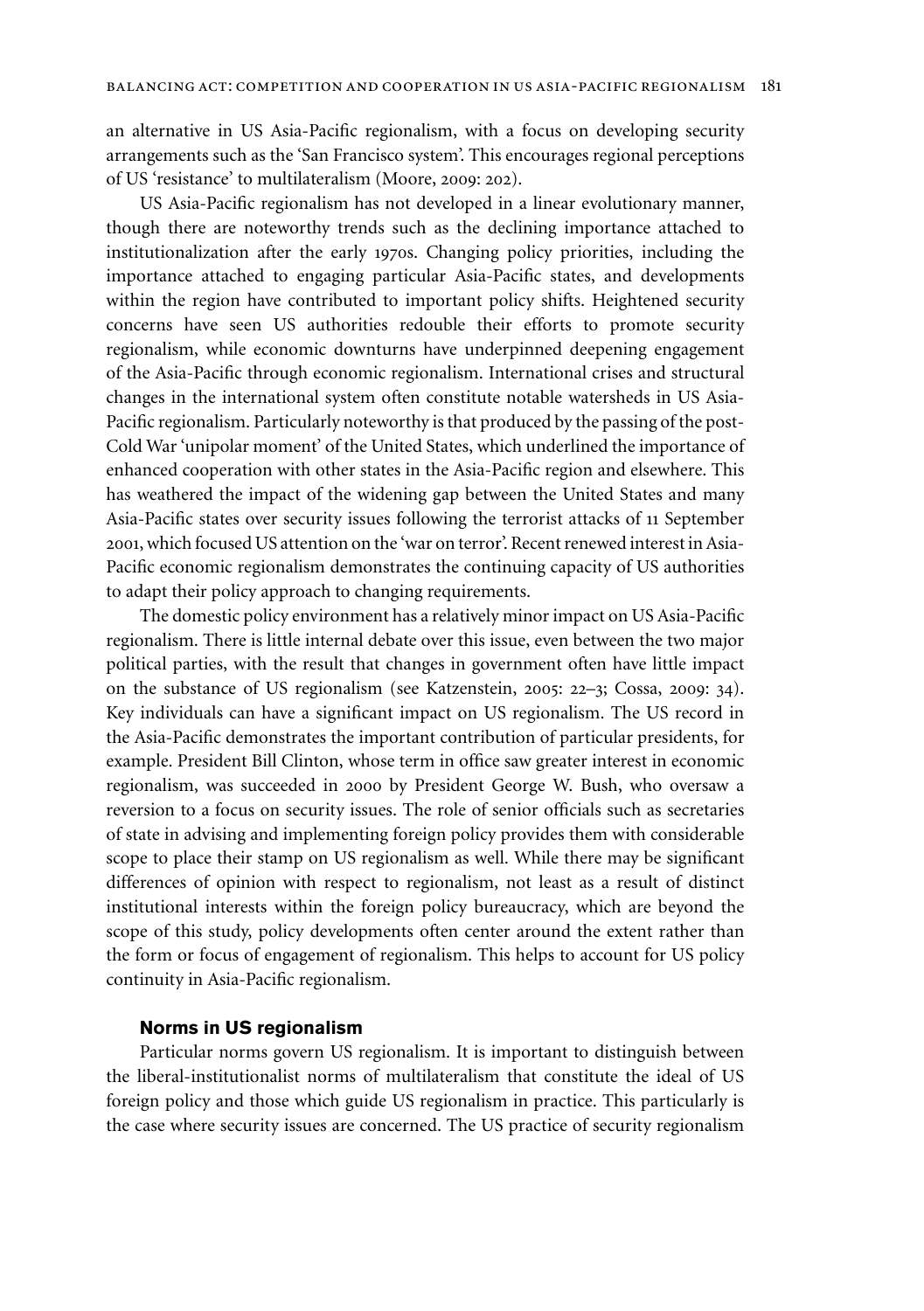is consistent with the foreign policy of a major power, and involves a significant departure from the general preference for inclusiveness and openness to compromise in the interests of broadening international participation. US Asia-Pacific regionalism demonstrates the importance attached to the promotion of US interests in a competitive regional environment. The difficulties inherent in reconciling US regionalist ideals and practices were particularly evident under President George W. Bush, when the United States sought to exploit existing regionalist mechanisms for its own ends in ways that were inconsistent with their terms of reference, as discussed below.

The tension between the norms of multilateralism and the norms of US regionalism impacts at times on the credibility of the United States within the region. This undermines the capacity of the United States to engage Asia-Pacific states through regionalism, including over economic issues, by heightening concern over US policy objectives (see Higgott, 2004: 432–4).

US regionalism is distinguished by a marked tendency toward exclusiveness. US regionalist initiatives often focus on particular sets of states, rather than being widely open to those actors found within the region or which are concerned with the issue in question. This tendency is most pronounced in terms of security regionalism, as demonstrated by arrangements such as the Proliferation Security Initiative (PSI) launched in 2003. US-led security regionalism often is multinational rather than multilateral. Multinationalism is distinguished by the lack of influence wielded by non-leading states. The United States often practices what Hedley Bull termed 'hegemonic regionalism', focusing on developing arrangements that are under its effective control (Bull, 1977: 222–3). US regionalism in the Asia-Pacific is characterized by the development of initiatives involving select constellations of states where the United States plays a dominant role. An emphasis on multinationalism long predates post-Cold War US initiatives to develop 'coalitions of the willing' as a means of addressing issues of particular policy concern. Examples of this are to be found in the long-defunct South-East Treaty Organization (SEATO) as well as the more recent Six-Party Talks process for engaging the Democratic People's Republic of Korea (DPRK, or North Korea).

US regionalism also manifests concern over the capacity of the United States to ensure that regionalist processes do not harm its interests through constraining its freedom of action. The United States effectively approaches regional mechanisms as institutional vehicles for its foreign policy. US authorities are reluctant to participate in regional arrangements that they regard as imposing undue limitations on their capacity to independently pursue important policy objectives (Webber, 2007: 150–1). It took some two years, for example, for Australian officials to convince their US counterparts that the ASEAN Regional Forum (ARF) would not limit the US freedom of action in the region (Sheridan, 2009: 163). This wariness toward multilateral agreements that are beyond its effective control was particularly evident under President George W. Bush (Karns, 2008: 9). The difficulty of pursuing multilateralism on what are regarded as acceptable terms encourages a highly selective engagement of regionalist processes.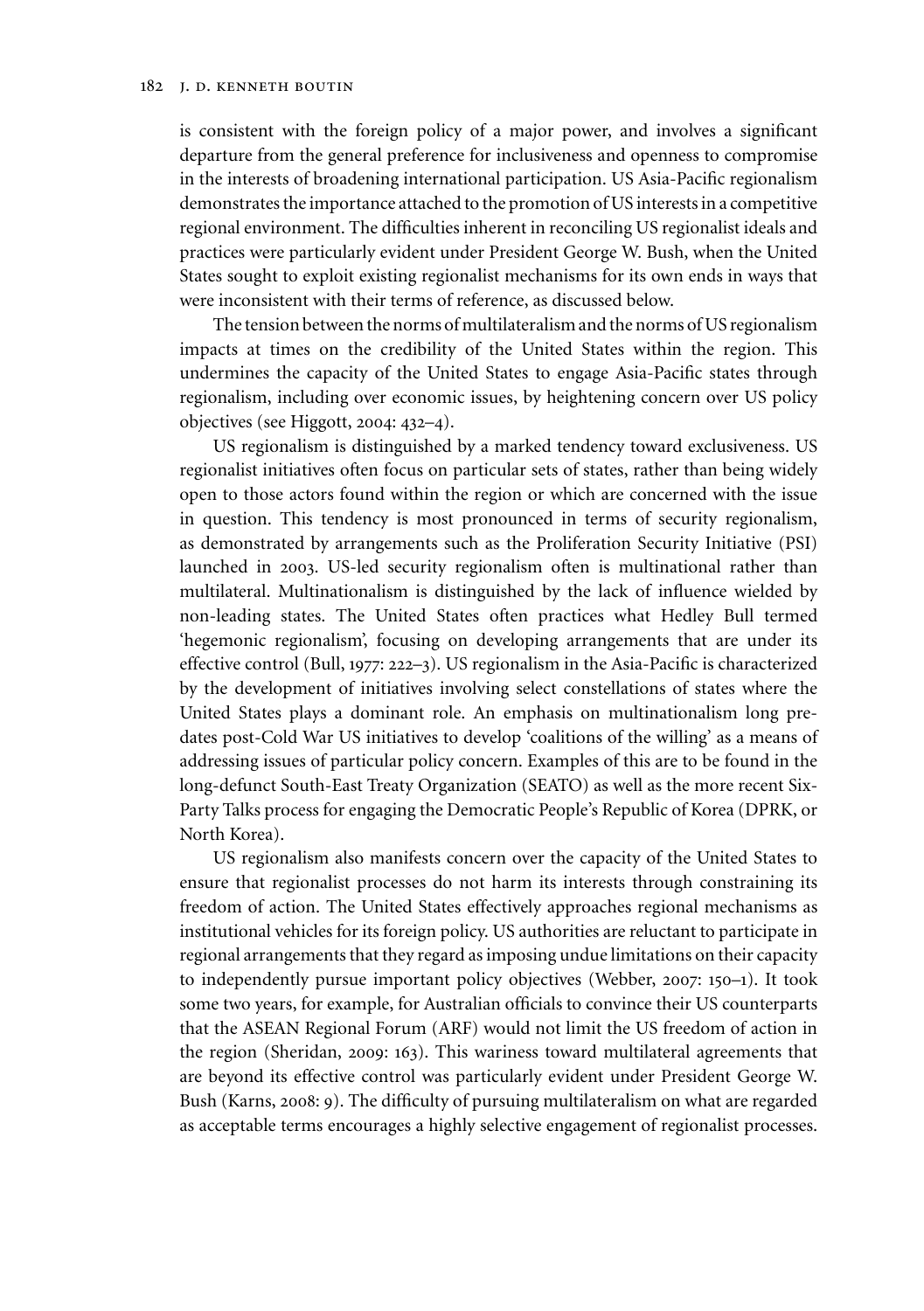Richard Haass, the Director of Policy Planning at the United States State Department, advocated the practice of 'a la carte multilateralism', for example (Limaye, 2007: 141). Despite this, the importance attached to regionalism ensures that the United States has sought extensive participation in regional arrangements. US authorities seek to minimize the threat to their freedom of independent action by encouraging flexibility in those mechanisms that it is not in a position to dominate (Mastanduno, 2005: 328).

# **Power and interests in US regionalism**

The requirements of power politics exert a strong influence on US regionalism in terms of both the approach and functioning of regionalism. While the role of national interests in underpinning regionalism is hardly unique to the United States, and power relations often provide the underlying dynamic of processes of regionalism, the position of the United States is such that it has less incentive to compromise its policy objectives and has greater capacity for promoting its vision of regionalism.

The role of power politics in US regionalism is a product of the importance accorded national security issues in its post-Second World War policy agenda. Indeed, it can be argued that even where security issues are not the explicit focus of US regionalism, they constitute an important feature of its policy (see Ikenberry, 2008: 221). The central position of security issues initially derived from the US rivalry with the Soviet Union, and survived the changed international environment that accompanied the end of the Cold War, which provided scope for increased attention to foreign economic policy. While security developments in the Middle East and Central Asia have generated greater concern on the part of US authorities in recent years, the Asia-Pacific region also is a source of considerable concern, particularly where the DPRK and to a lesser extent China are concerned. Given the perceived level of threat to vital interests, security is likely to retain its position at the apex of the US hierarchy of policy concerns.

There is a strong focus on security issues in US Asia-Pacific regionalism. US authorities pursue economic regionalism as well, but this does not attract the same level of attention and here the US approach is more reactive, with little in the way of regional initiatives. This contrasts sharply with the pivotal role exercised by the United States in developing regional security mechanisms during and following the Cold War. US engagement of the Asia-Pacific region centers around constructing a political landscape that best supports its efforts to promote its strategic interests. US authorities are intent on exercising regional security leadership and ensuring a stable security environment. The impact of these interests on US regionalism in the Asia-Pacific is explored in the sections that follow.

## *Engaging the region: 'allies and friends' and others*

The importance attached to security issues by the United States encourages a particular approach to regional engagement. Some Asia-Pacific states are more important in security terms than others, and the nature of the regional security landscape enables US authorities to be highly selective in setting the terms of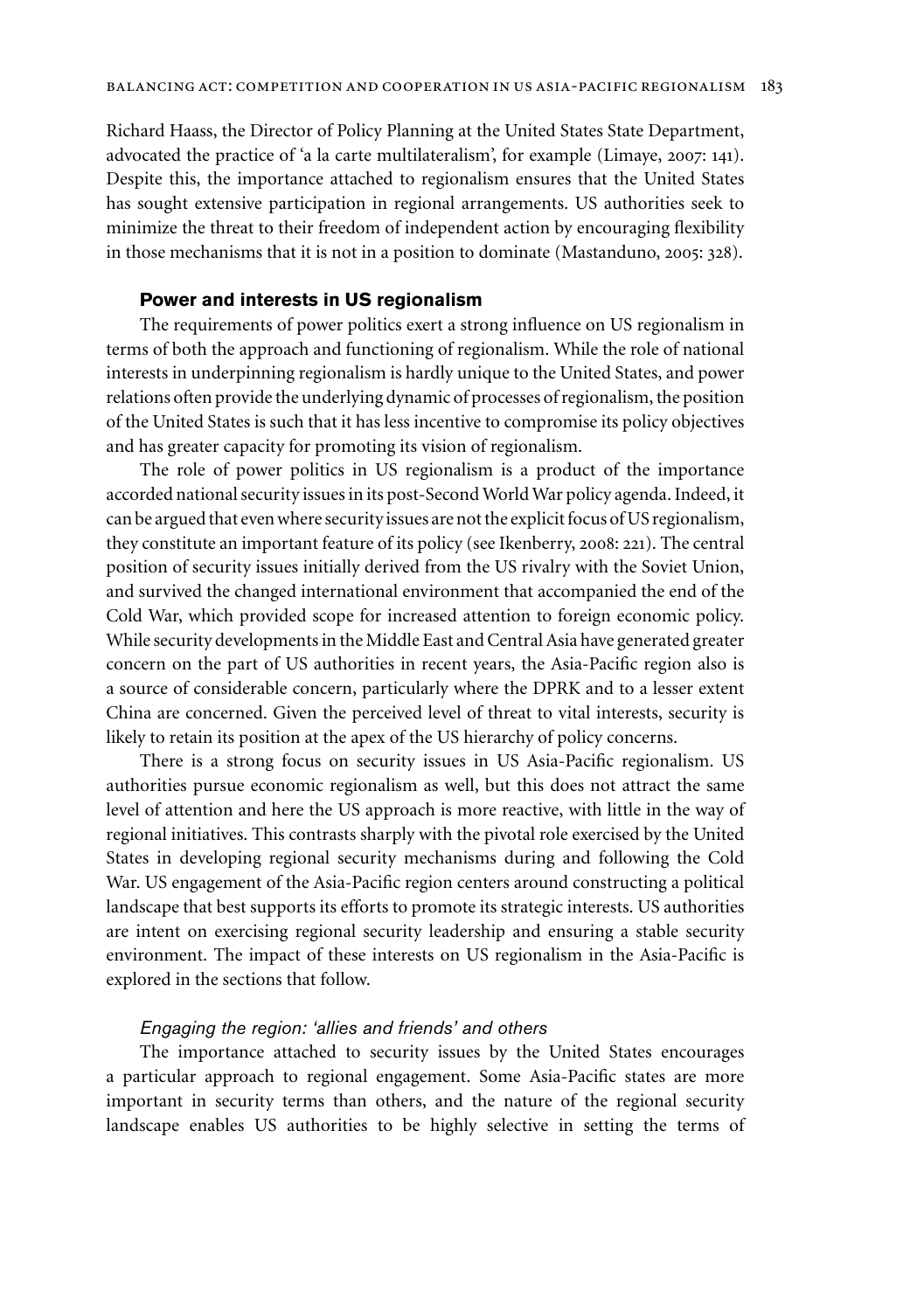engagement. Such an approach is less viable where economic issues are concerned due to the extensive integration of regional economies and the dense network of regionalist mechanisms that supports this.

While US authorities have not sought to restrict the membership of multilateral mechanisms established on the initiative of other states, they have focused their own initiatives on key relationships, reinforcing the 'San Francisco system' of political and economic relations that developed out of the peace treaty signed with Japan in 1951 (see Calder, 2004). This involves a continuing emphasis on bilateralism and multinationalism, rather than multilateralism. The choice of security partners is noteworthy. US initiatives focus on developing security arrangements with states considered 'allies and friends' (See Limaye, 2007: 139). Such efforts often build on longstanding security relationships. US regionalism is sufficiently flexible to accommodate changing policy requirements and the need to work with emerging 'allies and friends', however. Recent years have seen increasing engagement of China and India (for the latter, see Jain, 2011). Engaging China is a particularly demanding exercise for US authorities as a result of the complex Sino-US political and economic relationship, as is explored in greater depth below.

US security relationships can be quite varied in form, depending on the requirements of the participating states and the issues concerned. It has been some time since the United States sought to develop formal alliance structures in the region. Its approach since the 1970s has focused on developing bilateral or multinational 'strategic partnerships' or other forms of security engagement with key actors. US authorities are very pragmatic in how they go about this. They are prepared to develop formal or informal measures and issue-specific relationships where necessary, which in some cases involves establishing overlapping arrangements with different states. The example provided by the DPRK is quite instructive on this point. Here the United States has promoted the Six-Party Talks process that includes China as well as Japan, the Republic of Korea (ROK, or South Korea), and Russia, while arriving at a separate arrangement with China to 'co-manage' dealing with the DPRK's nuclear weapons programme (see Dittmer, 2008: 676).

Contemporary US security regionalism represents a major shift from the Cold War in that it no longer is driven by particular politico-military rivalries. Recent US initiatives are not designed to 'contain' specific threats, though the US security agenda with respect to China is perceived in some quarters as 'latent containment' (see Acharya, 2003: 210). US authorities are even prepared to engage hostile states such as the DPRK through security regionalism when there is no viable alternative.

US regionalism is far less discriminating where economic issues are concerned. Here policy requirements and the broader range of states that are engaged in regionalist initiatives promoted by other Asia-Pacific states ensure that this is the case. The issue facing US authorities in economic regionalism is ensuring that US participation is as comprehensive as they would like. As noted below, the United States is not always included in the economic regionalist initiatives of other Asia-Pacific states. The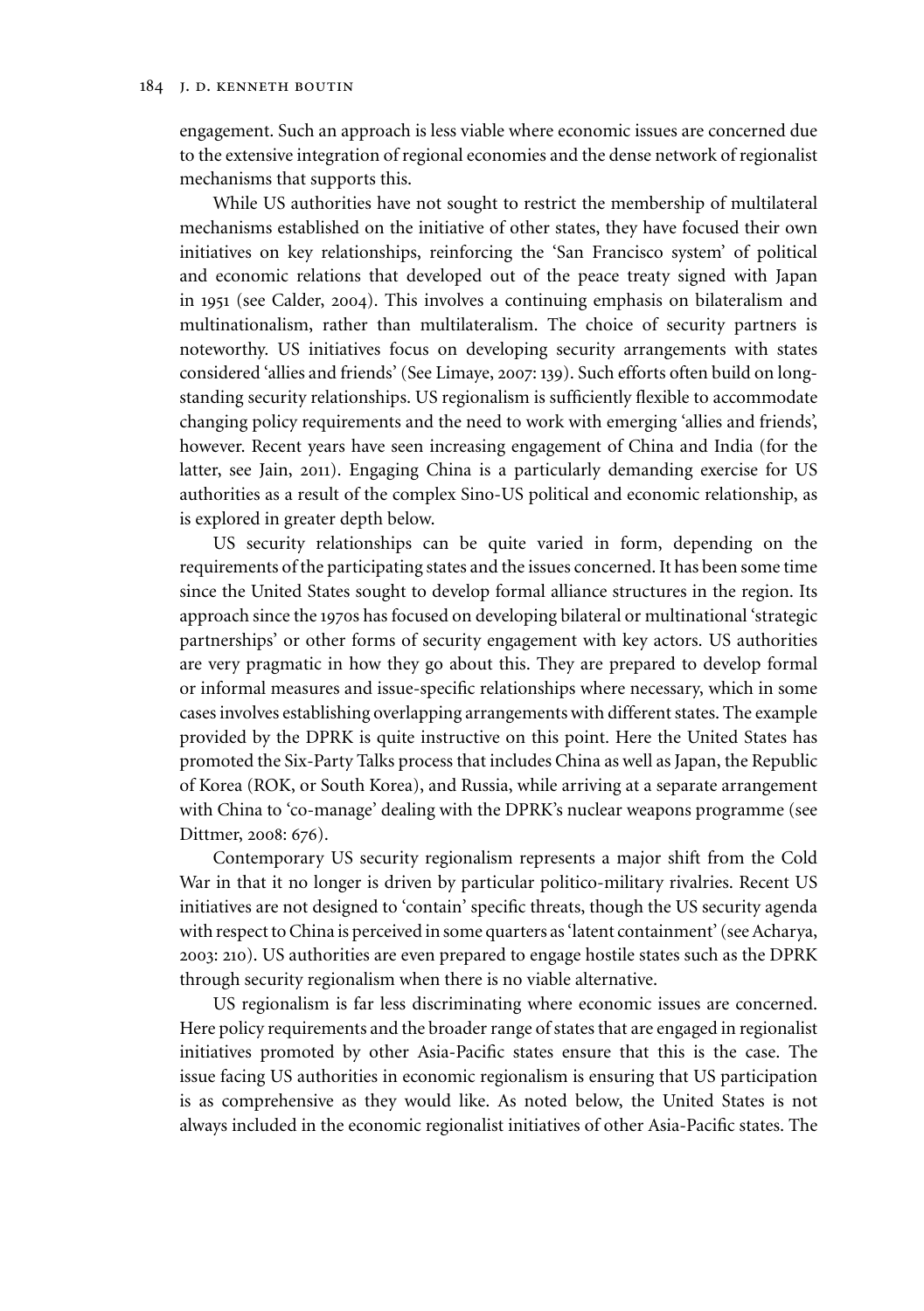United States has been able to compensate for its relative lack of engagement in some areas, particularly where economic regionalism is concerned, by having regional allies promote its agenda. The United States has relied on Japan on occasion, for example, to veto Malaysian initiatives that did not serve its interests (Mastanduno, 2005: 328).

#### *Driving regionalism's agenda: the issue of leadership*

The importance attached to security issues in US foreign policy has major implications for the agenda of regionalism in the Asia-Pacific. The United States has provided much of the leadership in developing security mechanisms in the region since early in the Cold War. The United States plays only a very limited role as a guarantor of security in the region, however, and does not seek to develop a 'security community' as this commonly is understood. US authorities are intent on structuring the regional security environment so that it best supports their long-term security objectives. During the Cold War, this involved developing a regional alliance system. Notable US multinational initiatives from this period include the Australia, New Zealand, and the United States (ANZUS) arrangement, SEATO, which functioned from 1954 to 1977, and the Asian and Pacific Council of 1966–73 (Dent, 2008: 26). While many of these mechanisms eventually fell into abeyance, the structure of security relations that the United States developed during the Cold War survives largely intact, and provides much of the structure of the present Asia-Pacific security environment. US authorities continue to rely heavily on the 'San Francisco system' of bilateral collaborative security arrangements with key states such as Japan, the ROK, and Singapore.

US security regionalism has seen some recent multinational initiatives. The Six-Party Talks process mentioned above was preceded by the unsuccessful Trilateral Coordination and Oversight Group (TCOG), which was based on an even more limited group of states. The TCOG was established by the United States in 1999 to coordinate its approach to the DPRK with Japan and the ROK (Deng, 2008: 214). It is noteworthy that while developing an international response to the DPRK over its nuclear weapons programme is regarded as crucial, US authorities have not sought to develop a genuinely multilateral mechanism to this end.

The United States has not been a notable source of regionalist initiatives outside the realm of security, and has been quite hesitant toward the initiatives of other states. Francis Fukuyama has noted the 'deafening silence' of the United States toward multilateralism in the region (Fukuyama, 2008: 234–5). The United States has remained relatively aloof from processes of regionalism which it did not initiate, other than those focusing on economic matters. US engagement of other states' initiatives often has been opportunistic, intended to support its regional interests. Until recently the United States displayed relatively little interest in the Association of Southeast Asian Nations (ASEAN), for example, only warming to it when it began to regard this body as complementing its bilateral security arrangements (Acharya, 2009: 122–3), while US support of the ARF was promoted by a desire to establish a mechanism for dialogue between Japan and the ROK in the absence of any bilateral mechanism (Dosch, 2006: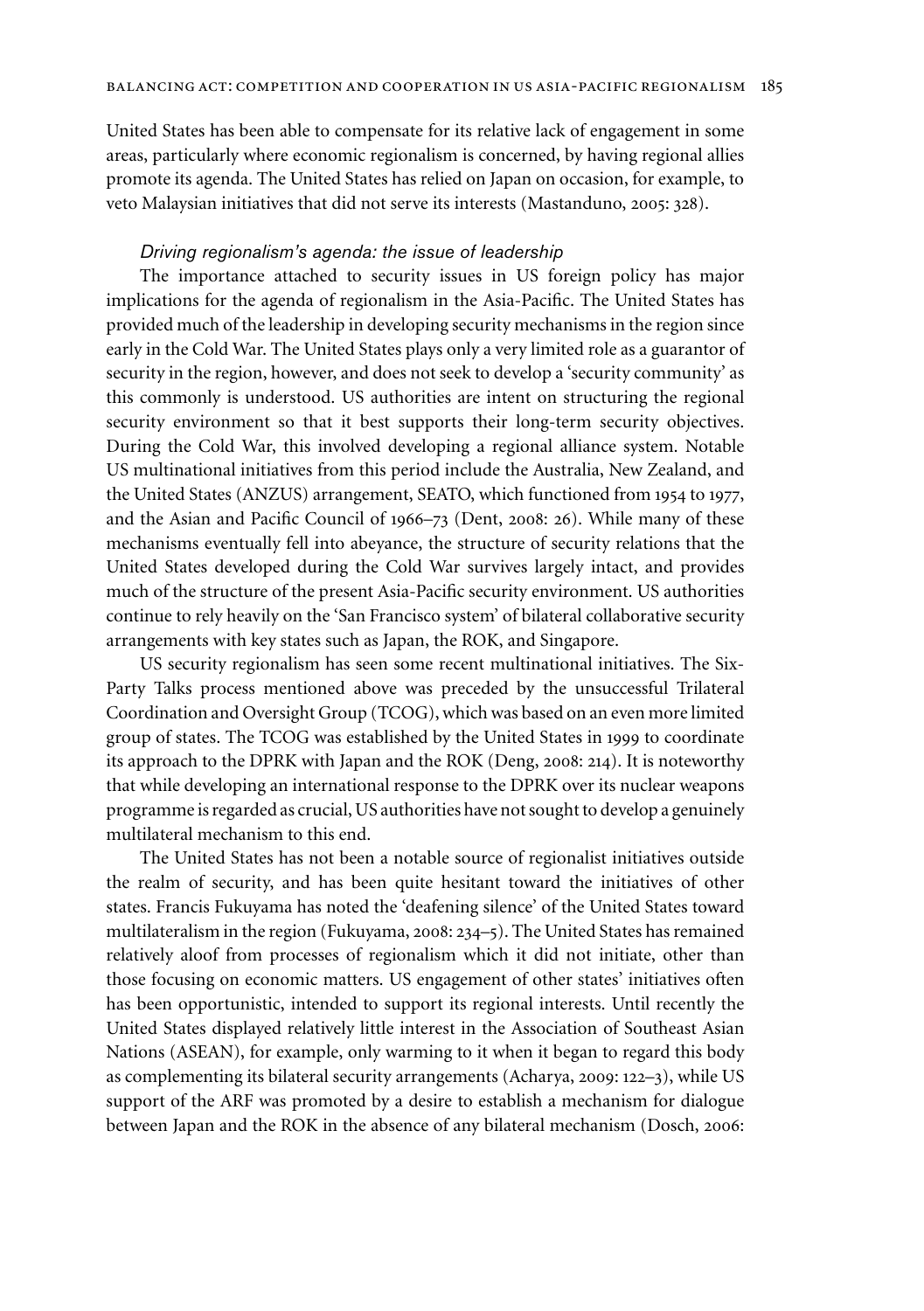110). The US position has softened somewhat under President Barack Obama, as demonstrated by the decision to sign ASEAN's Treaty of Amity and Cooperation (see Kurlantzick, 2010: 30), but this remains a feature of US regionalism.

A generally negative US perspective toward multilateralism has been reflected in the treatment of multilateral mechanisms established by other states. In a number of cases, US authorities have sought to modify them, typically in terms of using nonsecurity mechanisms to address security issues of concern to the United States. On at least two occasions, Asia-Pacific Economic Cooperation (APEC) has been the subject of US efforts to have it address security issues. The first was when Secretary of Defense William Perry suggested in 1995 that APEC discuss regional security issues (Ravenhill, 2007: 142), and more recently President George W. Bush sought to harness APEC to its prosecution of the 'war on terror' (Camroux, 2007:17). The United States also has sought on occasion to forestall the emergence of rival initiatives, including by incorporating new partner states into existing arrangements (Limaye, 2007: 140–1). At the same time, however, the United States has demonstrated strong support for developments that support its objectives, such as the efforts of some ASEAN members to develop more of a security focus for the organization and by other ARF members to develop more substantive measures to combat terrorism (Simon, 2007: 123–4).

The US record of economic regionalism testifies to the disinclination of US authorities to provide leadership in this area. US authorities engage in economic regionalism, but are content for the most part to allow regionalization – regional economic integration driven by economic processes – to run its course (Katzenstein, 2002: 105). US economic regionalism in the Asia-Pacific focuses on bilateral initiatives. The United States has negotiated an extensive array of free-trade area (FTA) agreements, including with the ROK, Malaysia, Singapore, and Thailand. US authorities have displayed a notable lack of enthusiasm toward economic multilateralism in the past. This extended to Japan's Asian Monetary Fund (AMF) proposal of September 1997, which was developed in response to the Asian Economic Crisis but was seen as conflicting with US interests in supporting the International Monetary Fund (IMF) (Terada, 2007: 68–9). It is noteworthy that US authorities lobbied China to oppose the AMF proposal (Calder, 2008: 27).

The election of President Obama in November 2008 heralded a reappraisal of the importance of economic regionalism in the Asia-Pacific to the United States. While the importance of this has been reinforced by the Global Financial Crisis, this has yet to prompt US authorities to exercise regional leadership in the area. The United States has deepened its economic interaction with the region by engaging established multilateral mechanisms. In November 2009, it was announced that the United States would enter into negotiations with a view to joining the TPP, which came into force in 2006 (Fergusson and Vaughn, 2010: 1). The United States is also involved in the negotiations to establish the Free Trade Area of the Asia-Pacific (FTAAP).

Despite the prominent role of the United States, its approach to regionalism restricts its capacity to provide regional leadership, even in the security field. The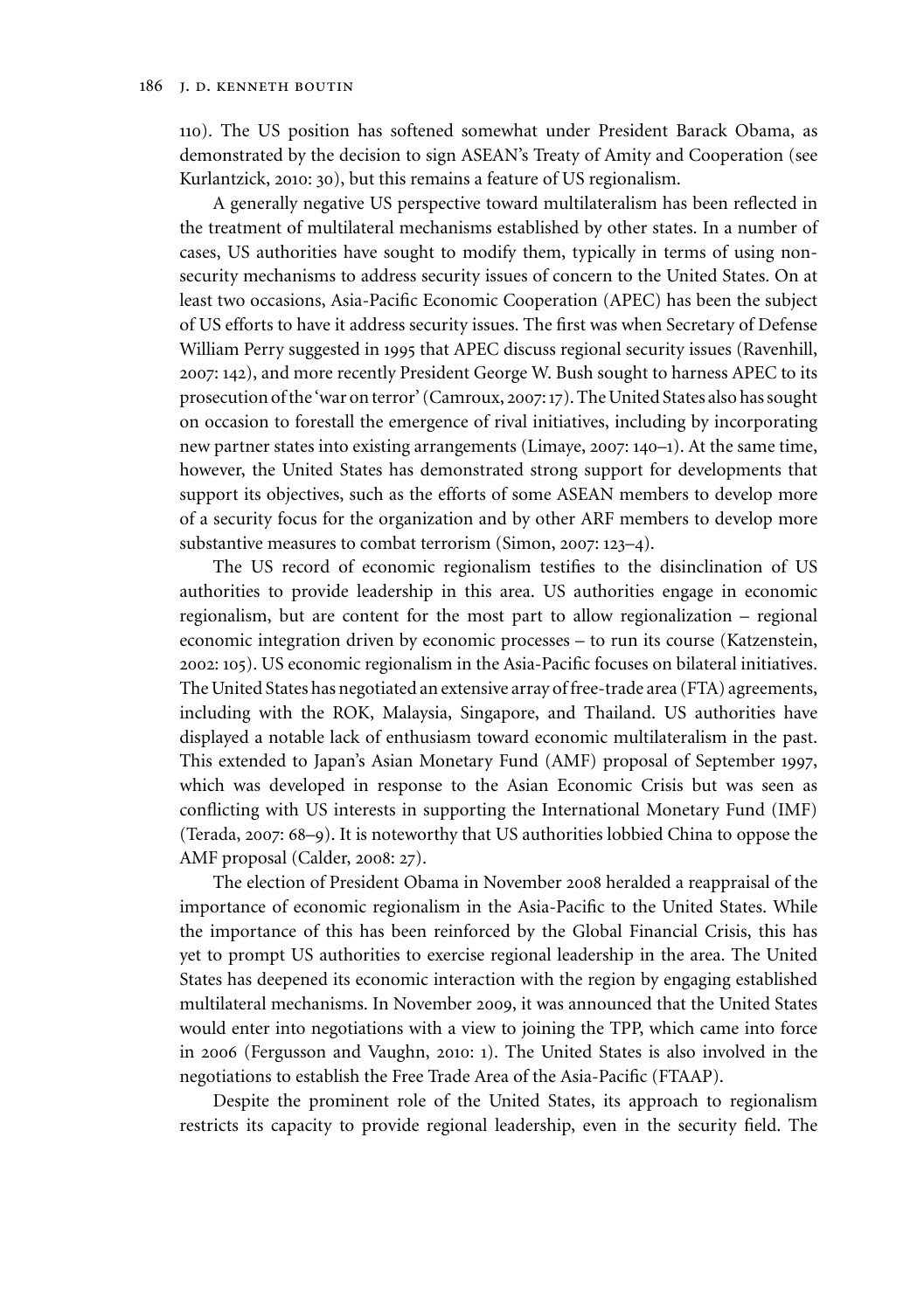emphasis on developing security cooperation with select regional states, which largely are 'strategic partners' of the United States, in support of the US security agenda, comes at the expense of providing general regional or even sub-regional leadership on security issues. The United States is poorly positioned to set the agenda in developing regional arrangements, but continues to have a critical structural impact on the regional security landscape through its bilateral security arrangements, which constitute an important pillar of security for a number of states. There is little prospect for US regionalism to produce a security community with a substantive collective identity.

US regionalism has had little impact on the economic landscape of the Asia-Pacific. While the focus and approach of US regionalism have not resulted in the economic marginalization of the United States, the US approach to regionalism has rendered it a far less influential participant in regional economic processes than might be expected given its economic position and interests. The frequently restrained support of US authorities for economic regionalism in the Asia-Pacific has not necessarily adversely affected the effectiveness of regional initiatives, and may in some cases contribute to their acceptability, thereby facilitating the participation of states that might be concerned were these processes to be US led or dominated. The impact of the United States potentially is greatest where it is necessary to dovetail regional and global measures. The position and influence of the United States in institutions such as the IMF and the International Bank for Reconstruction and Development (IBRD) ensures that US acquiescence, if not support, is crucial where these are concerned.

In general, the US vision of regionalism has had a detrimental effect on the capacity of the United States to exercise influence in the region. The distinct approaches to regionalism of the United States and many Asia-Pacific states often produce competing policy agendas and strategies, though the impact of this is mitigated by their tendency to focus on separate issues. The complexity of US Asia-Pacific regionalism is only rivalled by that of Australia (He, 2011).

## **US interaction with Asia-Pacific states**

US interaction with Asia-Pacific states is quite complex, in keeping with US requirements of competition and cooperation. Even where there are mutual policy interests, the United States and Asia-Pacific states may differ in terms of their relative prioritization and policy approaches, complicating efforts to develop meaningful cooperation. The pattern of US interaction with Asia-Pacific states is very uneven. This is as much the case with states that traditionally have enjoyed close political relations with the United States as with those that have not.

The extent of the policy divide where regionalism is concerned is readily apparent in their respective policy focuses. Most Asia-Pacific states are reluctant to pursue security regionalism, which is under-developed in the region as a result. Where there is interest in this, it often involves a focus on what Sheldon Simon terms 'soft security' issues (Simon, 2007: 114). Where security regionalism has been pursued, this typically has produced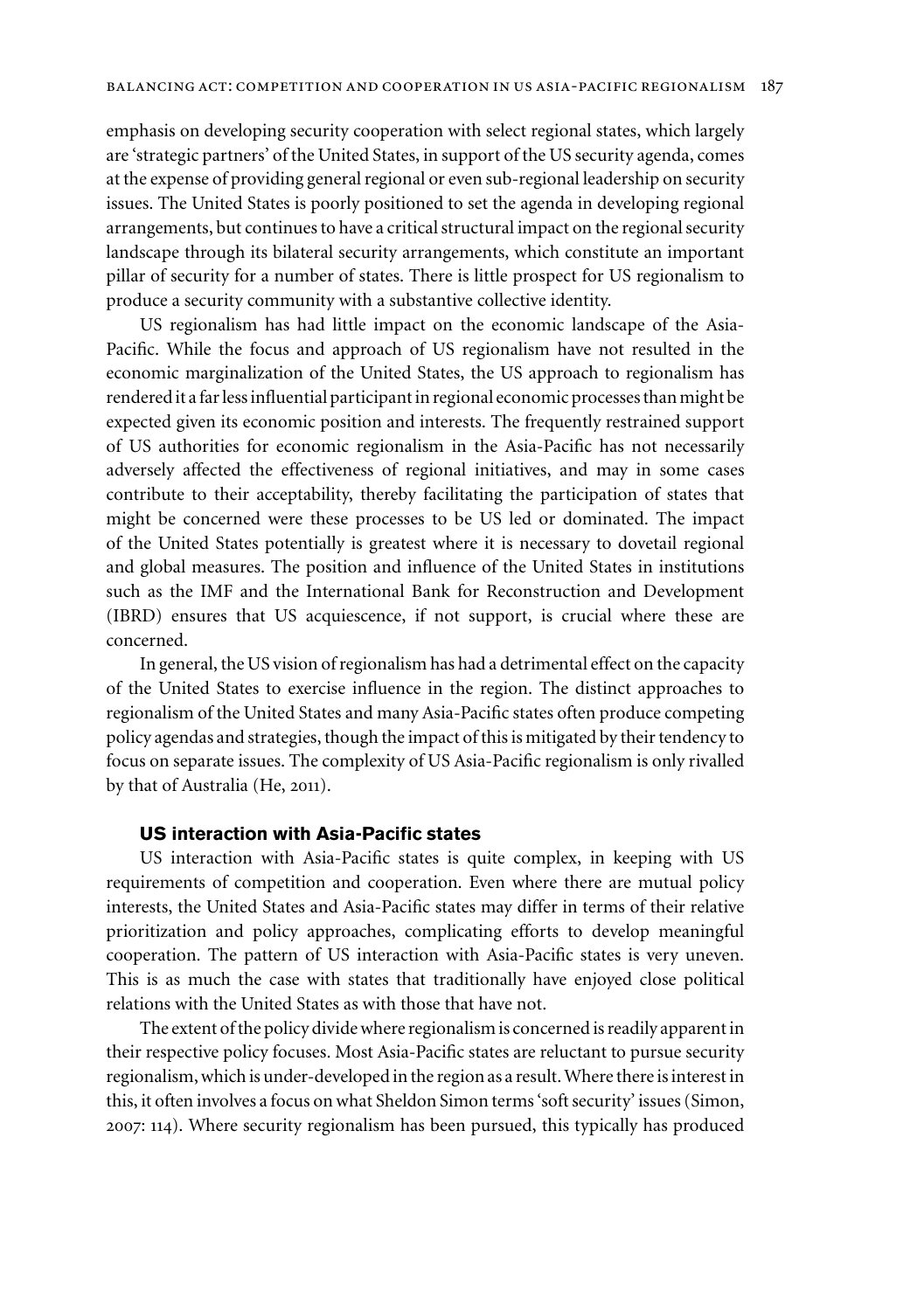relatively weak mechanisms such as the Five Power Defence Arrangements (FPDA) and ASEAN. Political authorities in many Asia-Pacific states remain wary of securityoriented regionalism and generally have displayed little interest in moving beyond consultative mechanisms in a multilateral context. Asia-Pacific states are far more open to economic regionalism. This reflects the importance of economic progress to states throughout the region, which encourages international collaboration. Economic regionalism is far advanced in the Asia-Pacific region as a result. The region has seen a succession of initiatives designed to foster closer, more collaborative economic relations based on shared visions of export-led economic development. These include the Pacific Economic Cooperation Council (PECC) as well as APEC.

Their distinct policy focuses generate considerable tension between the United States and other Asia-Pacific states. US expectations of regionalism often are unrealistic. In most cases, states in the region remain reluctant to engage as substantively as the United States would like. There is considerable dissatisfaction in the United States with what are regarded as ineffectual regional 'talk shops' (Emmerson, 2010: 7). Meanwhile, apparent US ambivalence to issues widely regarded as important in the region has not gone unnoticed. Many Asia-Pacific states were disappointed with the muted US response to the Asian Financial Crisis of 1997–7, for example. While there is greater interest in the past in the United States in economic regionalism, the gulf between the United States and many states over security issues widened as a result of the US response to the terrorist attacks of 11 September 2001 (Narine, 2007: 215).

The US position on inclusiveness constitutes a significant obstacle to regional engagement as well. In contrast to the US tendency toward developing exclusionary arrangements, political authorities in Asia-Pacific states generally support regionalism that is relatively open, with processes which are less open to domination by any one state. This perspective underlies the consensus-based decision-making norm of ASEAN (see Acharya, 2003: 214). Such importance that sub-regionalism had in the Asia-Pacific is declining, as is exemplified by the willingness of ASEAN to engage other states on issues of mutual interest through the ARF and broad support for 'open regionalism' in the Asia-Pacific. There are contrary trends which serve to reinforce the dissimilar positions of the United States and many Asia-Pacific states: while the importance of formal institutionalization to the United States has declined since the 1970s, recent years have seen growing support for the development of formal institutions within the region.

There are notable differences between the United States and most Asia-Pacific states with respect to identity, but a focus on identity issues is problematic in analysing US Asia-Pacific regionalism. While there is some potential for identity issues to influence perspectives on regionalism, as explored by Katzenstein (see Katzenstein, 1996: 22–3), the fact that the US policy community constitutes a relatively cohesive constituency and pragmatic nature of US regionalism minimizes the impact of this. As Acharya notes, such considerations have had less of an impact on US regionalism than on other states' perspectives on US regionalism (see Acharya, 2009: 2–3).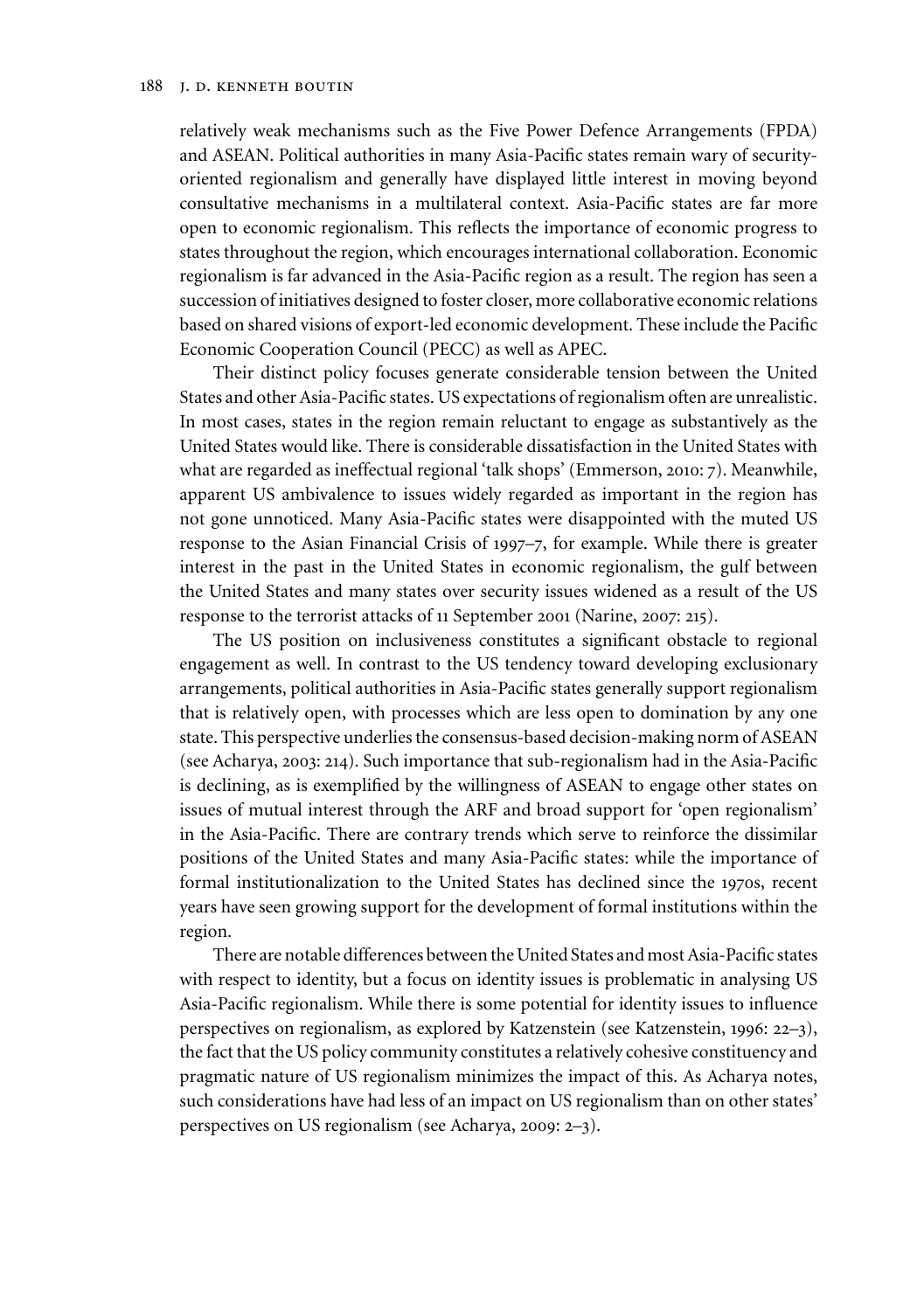There are important differences in general positions regarding US regionalism. A number of states, which have enjoyed relatively close political relations with the United States, are more inclined to be receptive to US regionalism. The complexity of the regional political and economic landscape and the extent to which US objectives potentially conflict with those of Asia-Pacific states means that common ground in terms of regionalism cannot be taken for granted. Japan, for example, often elects to engage the United States in terms similar to those traditionally preferred by the United States (see Cha, 2011: 47), but has been responsible for initiatives such as the AMF that are incompatible with US objectives, despite the strength of their relationship and many shared interests.

The resulting pattern of US interaction with Asia-Pacific states is complex. The United States features as an important contributor to security, and yet remains an outsider in many regional security processes. A similar situation characterizes economic regionalism, where the United States is an important actor, and yet remains less integrated than many Asia-Pacific states. On a number of occasions, Asia-Pacific states have excluded the United States from regional economic mechanisms in which it sought participation (Dieter, 2009: 79). The United States simultaneously features as a competitor and collaborator with a number of states, and must carefully balance its relations with states as a result.

#### *Engaging China*

No case better illustrates the complexity of US regionalism in the Asia-Pacific than that of China. The US relationship with China must balance the requirements of competition and cooperation in terms of both security and economic issues. Engaging China is complicated by the sensitivity of Chinese political authorities to international processes that are perceived as discriminating against China. Wariness toward such processes is the product of past treatment by the international community, including during the 'Century of Shame' between the 1840s and 1940s and at the hands of the Soviet Union after the mid-1950s. The role of power politics in US regionalism and the general reluctance of US authorities to engage in multilateralism have considerable potential to generate concern on the part of China (Wang, 2011).

The policy dilemma facing US authorities is increasing as China 'rises'. The economic development of China and its emergence as an important political actor at the regional and global levels expands the range of issues in which engagement is necessary. In the process, areas of policy convergence and divergence are emerging. US efforts to engage China are further complicated, particularly where security issues are concerned, by its pattern of engaging other Asia-Pacific states on security issues. The effective compartmentalization of US security regionalism through bilateralism and multinationalism enables US authorities to engage individual states or small groups of states on a case-by-case basis, but leads to difficulties in reconciling the various sets of relationships. There is little in the way of precedents to guide US authorities in dealing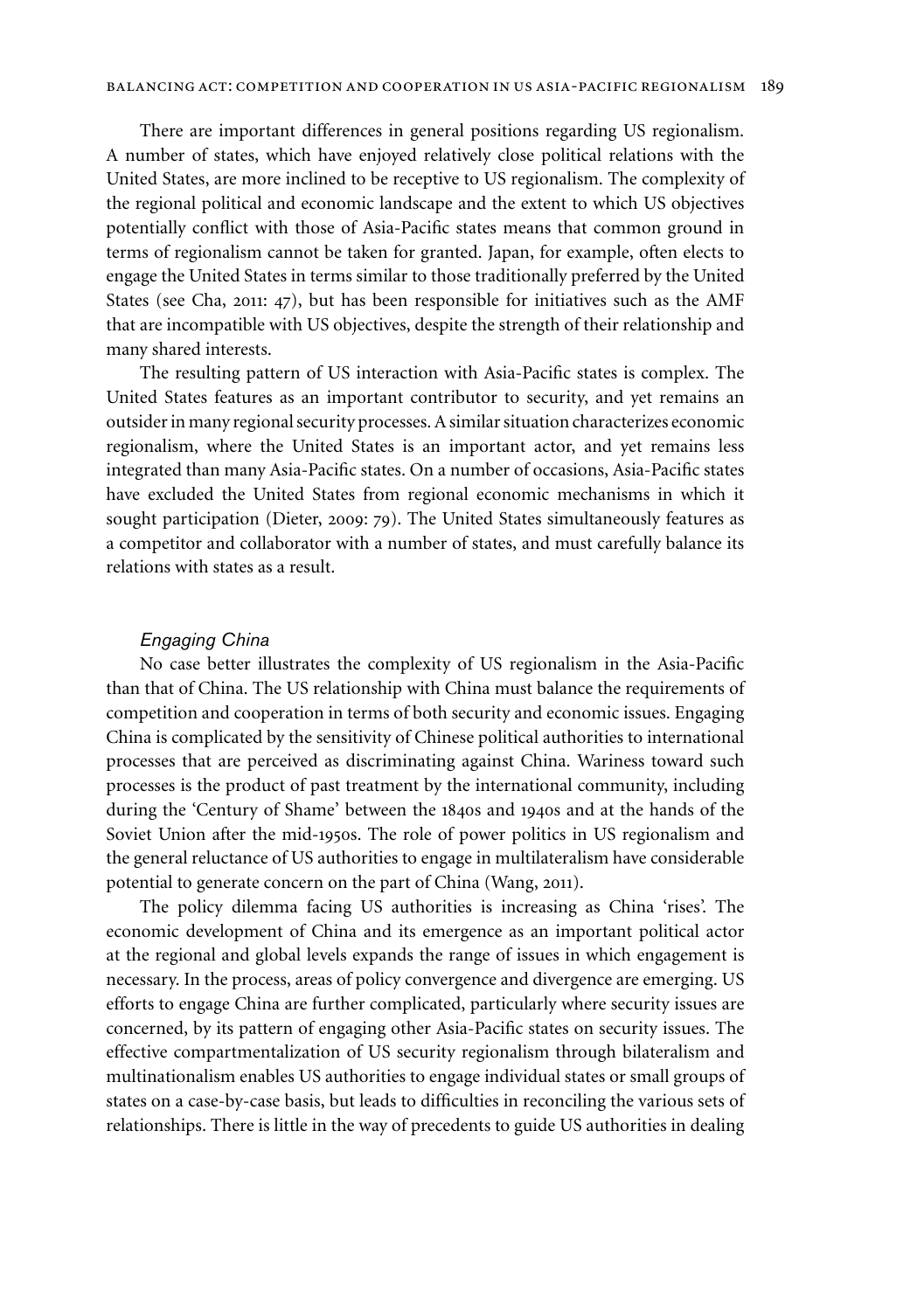with China, as they have not previously had to deal with any state on the terms now facing them.

The complexity of US engagement of China is manifest with respect to both security and economic regionalism. China formerly was not the subject of significant US security engagement, even following the US recognition of the People's Republic. China's program of military development and its growing importance as a contributor to Asia-Pacific security encourage engagement in quite distinct contexts. US authorities engage China bilaterally for the most part where security issues are concerned. This involves consultative mechanisms and confidence-building measures, which are designed to improve relations between them. US authorities also are working with China in dealing with mutual concern over the nuclear weapons program of the DPRK, as noted above. The value of this approach potentially is offset, however, by US security relations with a number of China's neighbors, particularly Japan, which reflect US concern over China as a potential security threat and which from a Chinese perspective appear geared to the requirements of strategic competition and 'constrainment', if not 'containment'.

US economic regionalism toward China is less conflicted, with generally compatible interests and engagement through multilateral as well as bilateral mechanisms. There has been a steady trend of policy convergence between the United States and China as processes of economic reform in China have advanced and economic integration into regional and global economic structures has deepened. Recent heightened interest in economic regionalism on the part of the United States has further helped to close the gap with China. This was reinforced by the recent economic crisis, which highlighted the importance of 'G-2' collaboration between the United States and China (Sutter, 2009: 199–200). Security concerns continue to cast a shadow over economic engagement, however, with security considerations impacting on high-technology trade and investment. The potential for any increase in security concerns regarding China to impact on economic engagement are considerable.

US engagement of China is further complicated by its impact on US regionalism elsewhere in the Asia-Pacific. Not only is it the case that US engagement of other Asia-Pacific states can be a source of concern in China, but US engagement of China has the potential to generate concern elsewhere in the region. This is the case with respect to both security and economic issues.

## **Bridging the gap? The prospects for US regionalism**

The substantial gulf that currently separates the United States from many Asia-Pacific states where regionalism is concerned is not necessarily unbridgeable. Policy convergence over the medium to long term is possible given trends in both the United States and the Asia-Pacific. Increasing interest in promoting economic progress may well continue to encourage greater attention in the United States to its foreign economic policy in the Asia-Pacific region. Engaging regional states on economic issues more closely will require much greater support for economic regionalism than in the past, thereby expanding the common ground with Asia-Pacific states.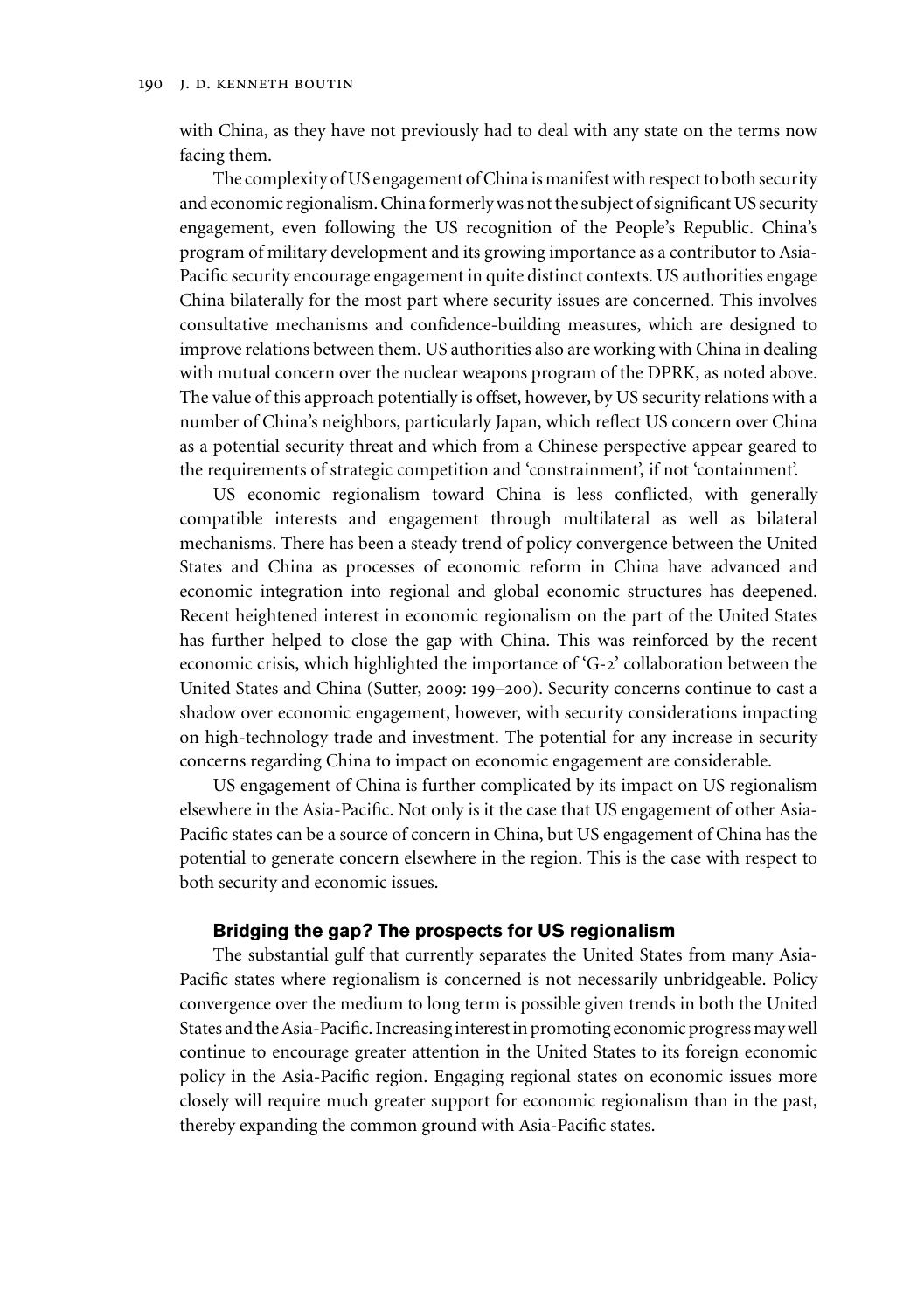The scope for addressing security issues in a multilateral context also is expanding. Growing concern over national security is manifest in processes of defense sector development, and also can be seen in processes of institutional development. Functionalists long have argued that the exercise of collaboration in less-sensitive issue areas potentially provides a basis for collaboration in more sensitive security-related issues, as has been demonstrated by ASEAN. Led by states such as Singapore, ASEAN has gradually moved toward addressing national security issues, albeit still largely of a non-traditional nature. This also is the case with APEC, which has made substantial progress in explicitly addressing non-traditional security issues such as energy security and even in more traditional areas such as maritime security and terrorism, though, in the case of maritime security, this resulted from concern over its negative impact in developmental terms (Ravenhill, 2007: 142 and 148–50).

Increasing concern over security issues, which is particularly evident on the part of states in Southeast Asia, potentially will generate greater interest in security regionalism than has been evident in the past. This may engender the development of regional security mechanisms, while the importance of politico-military rivalries within the Asia-Pacific region in generating national security concerns suggests that the US model of bilateralism and multinationalism retains considerable potential. The importance of the security role of the United States in the Asia-Pacific region has been enhanced. Not only have US authorities been able to develop stronger bilateral defence ties with states such as Brunei, Indonesia, Malaysia, and Singapore, but there is growing recognition of the stabilizing role of the United States in the region. Even Vietnam has come to perceive this in a positive light (Acharya, 2003: 208). This trend is strengthening the basis for engagement in multilateral fora, as is evidenced by the US–ASEAN Joint Declaration for Cooperation to Combat International Terrorism of August 2002 (Dosch, 2006:  $114-15$ ).

Recent economic trends also serve to increase the common ground between the United States and the rest of the region. Asia-Pacific states such as China figure increasingly prominently in US economic planning. The much less damaging US response to the recent economic crisis stands in stark contrast to the Asian Financial Crisis of 1997–8, where US policy was developed and implemented with little apparent regard for the states of the region (see Beeson and Berger, 2003: 40).

The prospects for US regionalism in the Asia-Pacific will depend in large part on the leadership of the United States. While the general characteristics of the US approach to regionalism noted above are likely to prove enduring, there is considerable scope for flexibility and for the evolution of policy to meet changing requirements and conditions, as perceived by the president and those from whom they receive advice. US efforts to develop bilateral and multinational security relationships have not abated, with recent years seeing the establishment of a Trilateral Security Dialogue with Australia and Japan, and the extension of 'major non-NATO ally' status to additional Asia-Pacific states (Moore, 2009: 204–5).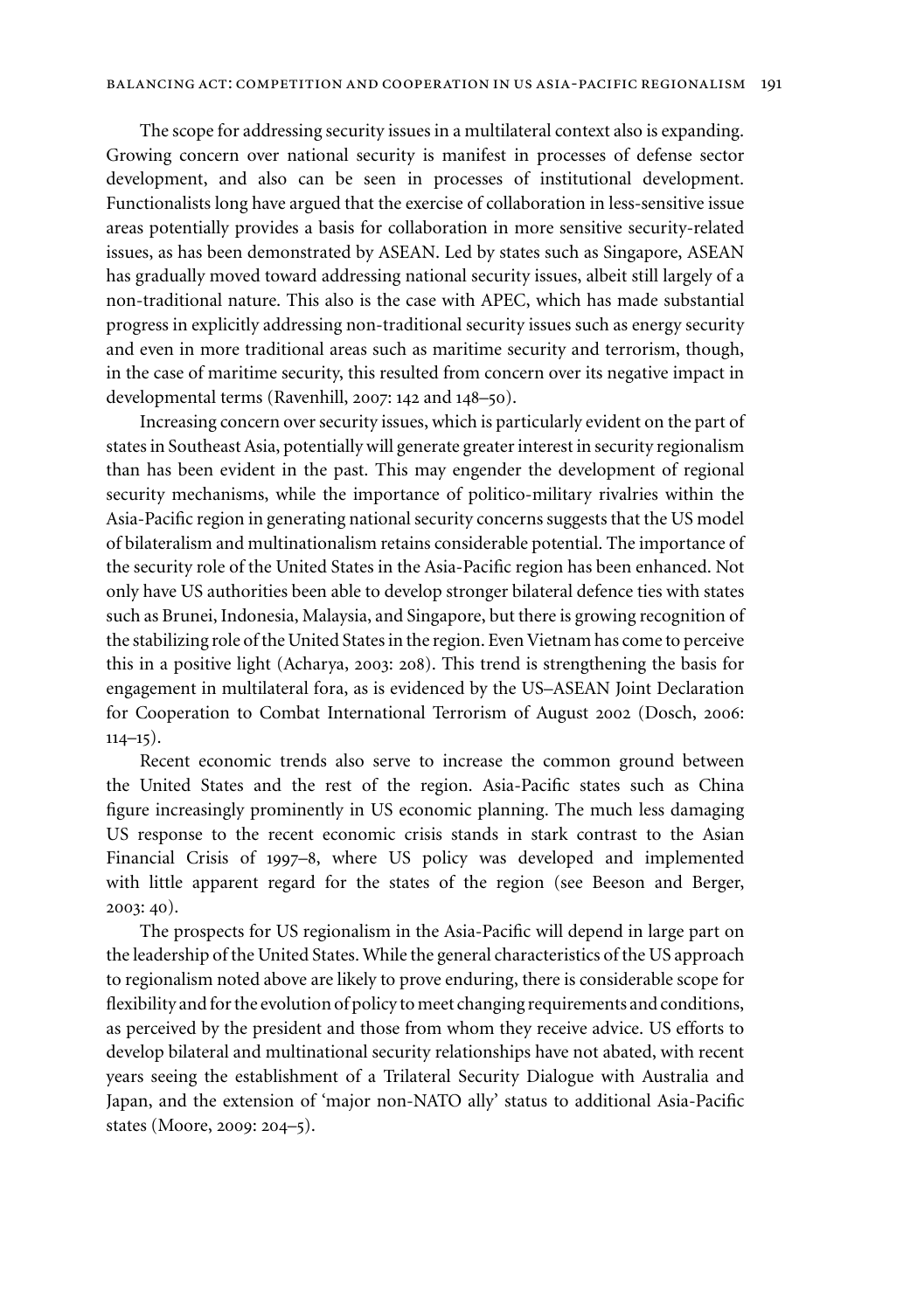Recent trends and developments serve as important indicators of the future of US regionalism in the Asia-Pacific. The efforts now being exerted to engage the region through multilateral economic mechanisms demonstrate the importance of this to US authorities. President Obama's evident concern to engage the Asia-Pacific region also is very important. He stated in a speech in Japan on 14 November 2009 that 'the growth of multilateral organizations can advance the security and prosperity of this region' and emphasized that the US attitude toward multilateral mechanisms had changed, so that it would no longer be 'disengaged' from them (Obama, 2009). The impact of the Obama presidency has been slight thus far, however. The US effort to heighten engagement of the region has been well received, with the United States being invited to participate in the East Asian Summit (EAS) series from 2011.

While tensions between the United States and other Asia-Pacific states stemming from underlying differences over regionalism are unlikely to abate, common interests are helping to bridge the gap between them. This provides a strong basis for closer engagement in security as well as economic terms, but the prospects for sustaining this are dependent upon the development of the regional economic landscape and particularly the regional security landscape. The course of US regionalism will be crucial to this; the success of US authorities in balancing the requirements of competition and cooperation will impact not only on their approach to engaging the region and their scope for influencing the development of regional structures and processes, but on how states in the region manage relations with the United States.

## **About the author**

Ken Boutin is a Lecturer in International Relations at Deakin University in Geelong, Australia. He earned a Ph.D. in Political Science from York University in Toronto, Canada, and worked on arms control issues at the Verification Research, Training and Information Centre in London prior to joining Deakin. His primary research interests are in the area of the political economy of security, including technology policy, defense industrialization, arms transfers, arms control, and economic security, particularly in the context of the Asia-Pacific region.

#### **References**

- Acharya, Amitav (2003), *Regionalism and Multilateralism: Essays on Cooperative Security in the Asia-Pacific*, 2nd edition, Singapore: Eastern Universities Press.
- Acharya, Amitav (2009), *Whose Ideas Matter? Agency and Power in Asian Regionalism*, Ithaca, NY: Cornell University Press.
- Beeson, Mark and Mark T. Berger (2003), 'The Paradoxes of Paramountcy: Regional Rivalries and the Dynamics of American Hegemony in East Asia', *Global Change, Peace and Security*, 15(1): 27–42.

Bull, Hedley (1977), *The Anarchical Society*, London: Macmillan.

Calder, Kent E. (2008), 'Critical Junctures and the Contours of Northeast Asian Regionalism', in Kent E. Calder and Francis Fukuyama (eds.), *East Asian Multilateralism: Prospects for Regional Stability*, Baltimore, MD: The Johns Hopkins University Press, pp. 15–39.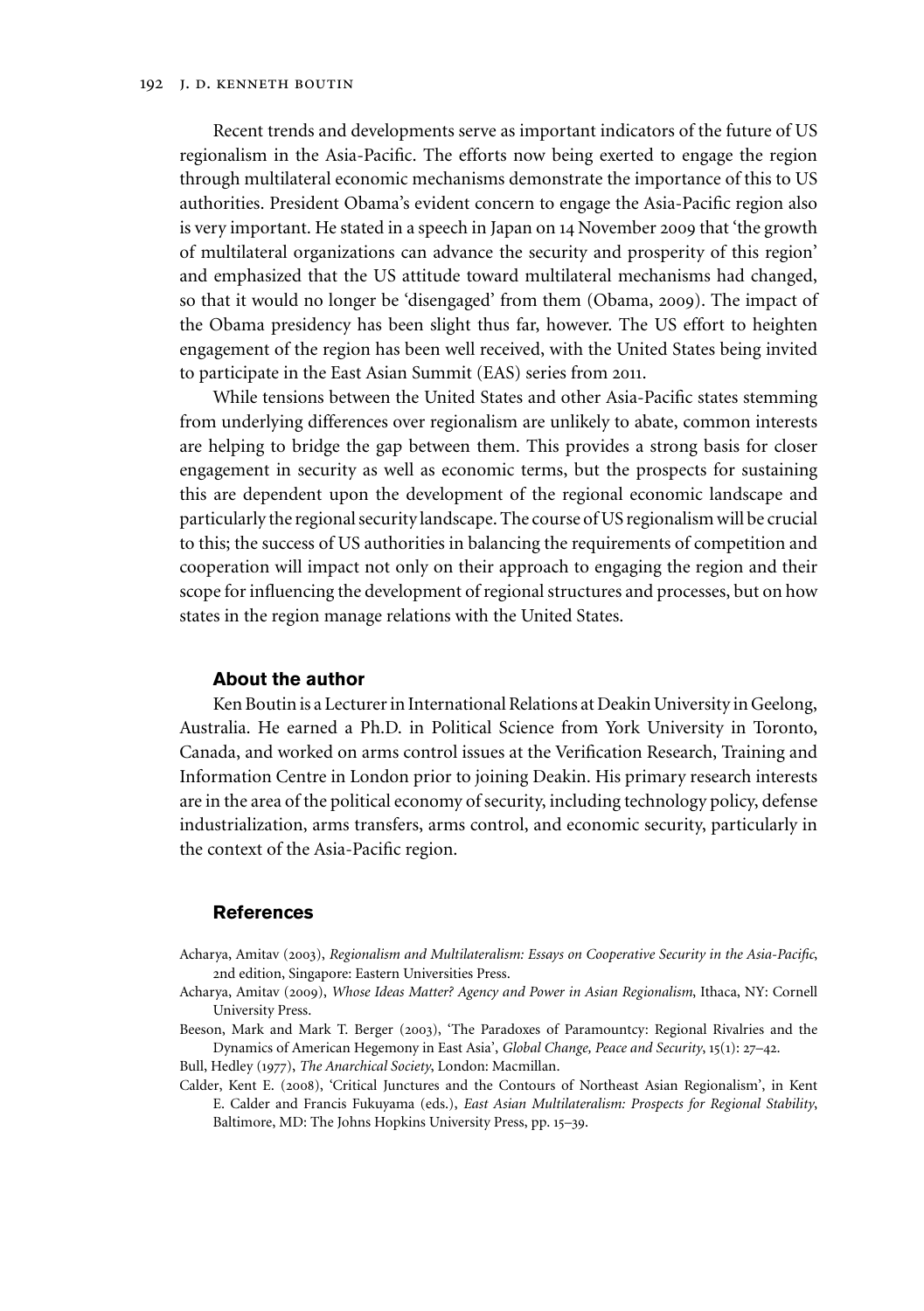- Calder Kent E. (2004), 'Securing Security through Prosperity: The San Francisco System in Comparative Perspective', *The Pacific Review*, 17(1): 135–57.
- Camroux, David (2007), '"Asia, whose Asia?" Evolving Conceptions of an Asian Community from the 1920s till Today', in Heribert Dieter (ed.), *The Evolution of Regionalism in Asia: Economic and Security Issues*, London: Routledge, pp. 11–33.
- Cha, Victor D. (2011), 'Complex Patchworks: US Alliances as Part of Asia's Regional Architecture', *Asia Policy*, 11: 27–50.
- Cossa, Ralph A. (2009), 'Evolving US Views on Asia's Future Institutional Architecture', in Michael J. Green and Bates Gill (eds.), *Asia's New Multilateralism: Cooperation, Competition, and the Search for Community*, New York, NY: Columbia University Press, pp. 33–54.
- Deng, Yong (2008), *China's Struggle for Status: The Realignment of International Relations*, Leiden: Cambridge University Press.
- Dent, Christopher M. (2008), *East Asian Regionalism*, London: Routledge.
- Dieter, Heribert (2009), 'Changing Patterns of Regional Governance: From Security to Political Economy?', *The Pacific Review*, 22(1): 73–90.
- Dittmer, Lowell (2008), 'American Asia Policy and the US Election', *Orbis*, 52(4): 670–88.
- Dosch, Jörn (2006), 'United States Security Policies in Asia', in Stephen Hoadley and Jürgen Rüland (eds.), *Asian Security Reassessed*, Singapore: Institute of Southeast Asian Studies, pp. 106–27.
- Emmerson, Donald K. (2010), 'Asian Regionalism and US Policy: The Case for Creative Adaptation', RSIS Working Paper No. 193, S. Rajaratnam School of International Studies, Nanyang Technological University, Singapore.
- Fergusson, Ian F. and Bruce Vaughn (2010), *The Trans-Pacific Partnership Agreement*, Washington, DC: Congressional Research Service.
- Fukuyama, Francis (2008), 'The Security Architecture in Asia and American Foreign Policy', in Kent E. Calder and Francis Fukuyama (eds.), *East Asian Multilateralism: Prospects for Regional Stability*, Baltimore, MD: The Johns Hopkins University Press, pp. 234–53.
- He, Baogang (2011), 'The Awkwardness of Australian Engagement with Asia: The Dilemmas of Australian Idea of Regionalism', *Japanese Journal of Political Science*, 12(2), 267–285.
- Higgott, Richard (2004), 'After Neoliberal Globalization: The "Securitization" of US Foreign Economic Policy in East Asia', *Critical Asian Studies*, 36(3): 425–44.
- Ikenberry, G. John (2004), 'American Hegemony and East Asian Order', *Australian Journal of International Affairs*, 58(3): 353–67.
- Ikenberry, G. John (2008), 'A New Order in East Asia?', in Kent E. Calder and Francis Fukuyama (eds.), *East Asian Multilateralism: Prospects for Regional Stability*, Baltimore, MD: The Johns Hopkins University Press, pp. 217–33.
- Jain, Rajendra K. (2011), 'From Idealism to Pragmatism: India and Asian Regional Integration', *Japanese Journal of Political Science*, 12(2), 213–231.
- Job, Brian (1994), 'Multilateralism: The Relevance of the Concept to Regional Conflict Management', Working Paper No. 5, Institute of International Relations, University of British Columbia, Vancouver, BC.
- Karns, Margaret P. (2008), 'Multilateralism Matters Even More', *SAIS Review*, 28(2): 3–15.
- Katzenstein, Peter J. (1996), 'Introduction: Alternative Perspectives on National Security', in Peter J. Katzenstein (ed.), *The Culture of National Security: Norms and Identity in World Politics*, New York, NY: Columbia University Press, pp. 1–32.
- Katzenstein, Peter J. (2002), 'Regionalism and Asia', in Shaun Breslin *et al.* (eds.), *New Regionalisms in the Global Political Economy: Theories and Cases*, London: Routledge, pp. 104–18.
- Katzenstein, Peter J. (2005), *A World of Regions: Asia and Europe in the American Imperium*, Ithaca, NY: Cornell University Press.
- Kurlantzick, Joshua (2010), 'The New Schizophrenia: Asia Between Integration and Isolation',*Current History*, 109(723): 24–30.
- Limaye, Satu P. (2007), 'Trilateralism and the United States', in William T. Tow *et al.* (eds.), *Asia-Pacific Security: US, Australia and Japan and the New Security Triangle*, London: Routledge, pp. 139–49.
- Mastanduno, Michael (2005), 'US Foreign Policy and the Pragmatic Use of International Institutions', *Australian Journal of International Affairs*, 59(3): 317–33.